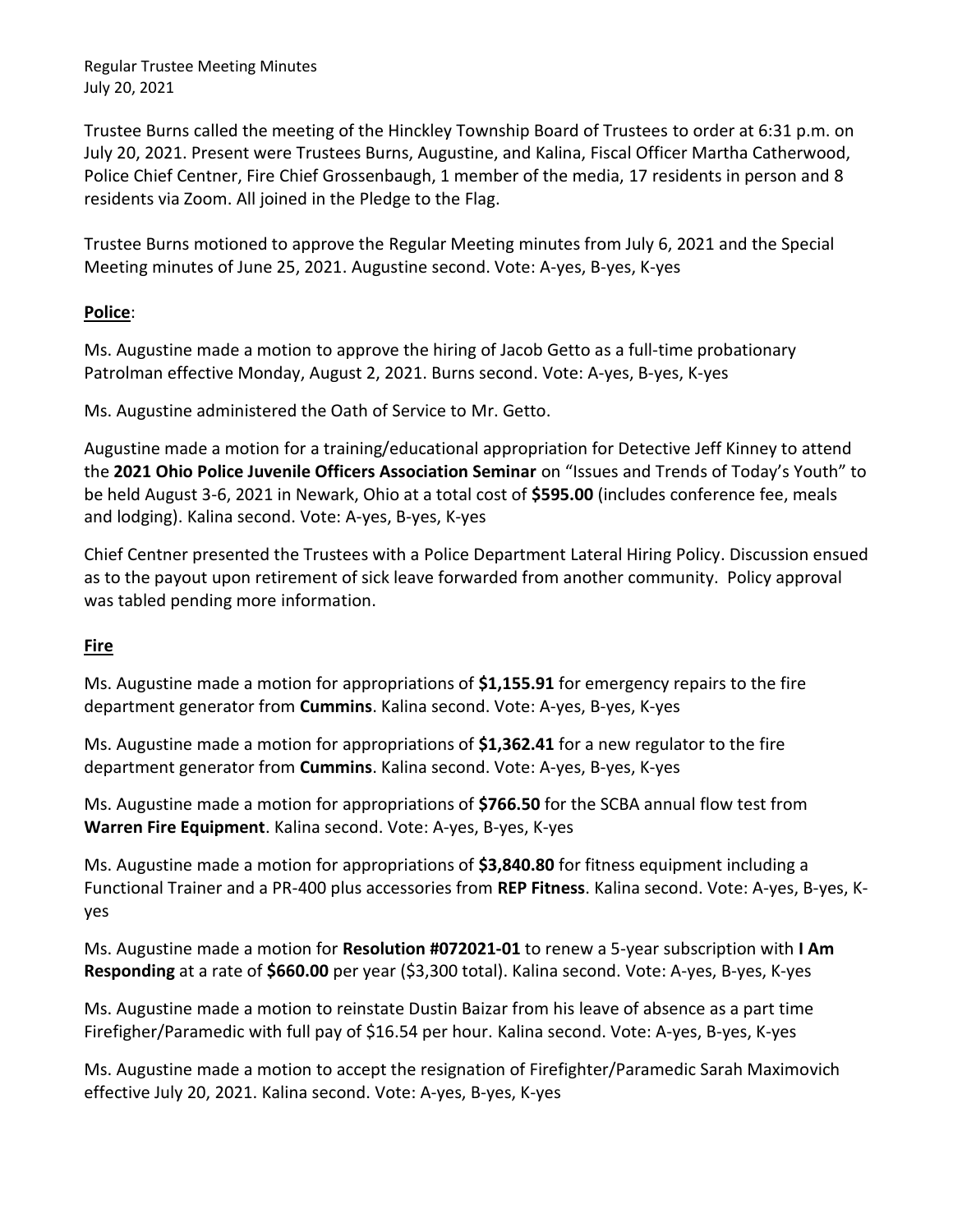Ms. Augustine made a motion to amend a May 18, 2021 appropriation for repairs to **W.W. Williams** from \$1,693.98 to **\$1814.05**. Kalina second. Vote: A-yes, B-yes, K-yes

Chief Grossenbaugh informed the Trustees that the department's UTV has already been used twice to transport patients from hard to access locations.

## **SERVICE**

Mr. Burns made a motion for appropriations for emergency repair and installation of fiber optic cable for phone and internet connection at the Service Department by **Allied Cable** at a cost of **\$2,001.00.**  Kalina second. Vote: A-yes, B-yes, K-yes

Mr. Burns commended the Service Department on the fine work they did during the recent period of heavy rain fall. Mr. Behary stated his happiness that the culvert repairs the department has been doing helped in managing the storm water runoff.

## **ZONING**

Mr. Kalina made a motion to approve **Resolution #072021-02**, accepting the replat of the Lang Tamarind Trail parcel (PP# 01603C17001) combo. Burns second. Vote: A-yes, B-yes, K-yes

Mr. Kalina presented the 2021 First Quarter Zoning Report, which included nine parcel combo/splits, five new residences, eight in-ground pools and three decks, for a total collection of \$4,485.00.

Mr. Kalina stated that the zoning department has been working with the Medina County Prosecutors office on several violations and expects the violators to be receiving notice shortly.

## **CEMETERY**

Mr. Burns presented the First Quarter Cemetery Report, which included eight lots sold, for a total collection of \$5,075.00.

## **TRUSTEES**

Mr. Kalina stated that the Board of Zoning Appeals and the Zoning Commission will hold several meetings that are continuances.

Mr. Kalina informed the Trustees that he received a formal contract for the OHM third-party assistance approved at the June 15, 2021 Trustee Meeting. He feels that the assistance does not require a contract as it is a simple review of the 2015 Comprehensive Plan update as it applies to a current BZA Conditional Use application. OHM has agreed to forego a contract at this time and will be present at the next trustee meeting to discuss a comprehensive plan update.

Ms. Augustine discussed the potential police station renovation and asked the Trustees and Chief Centner their thoughts on renovating the existing station or moving the police department to the current Administration Building and renovating that building to accommodate an expanding police department. Chief Centner, Trustee Augustine and Trustee Kalina felt that renovating the current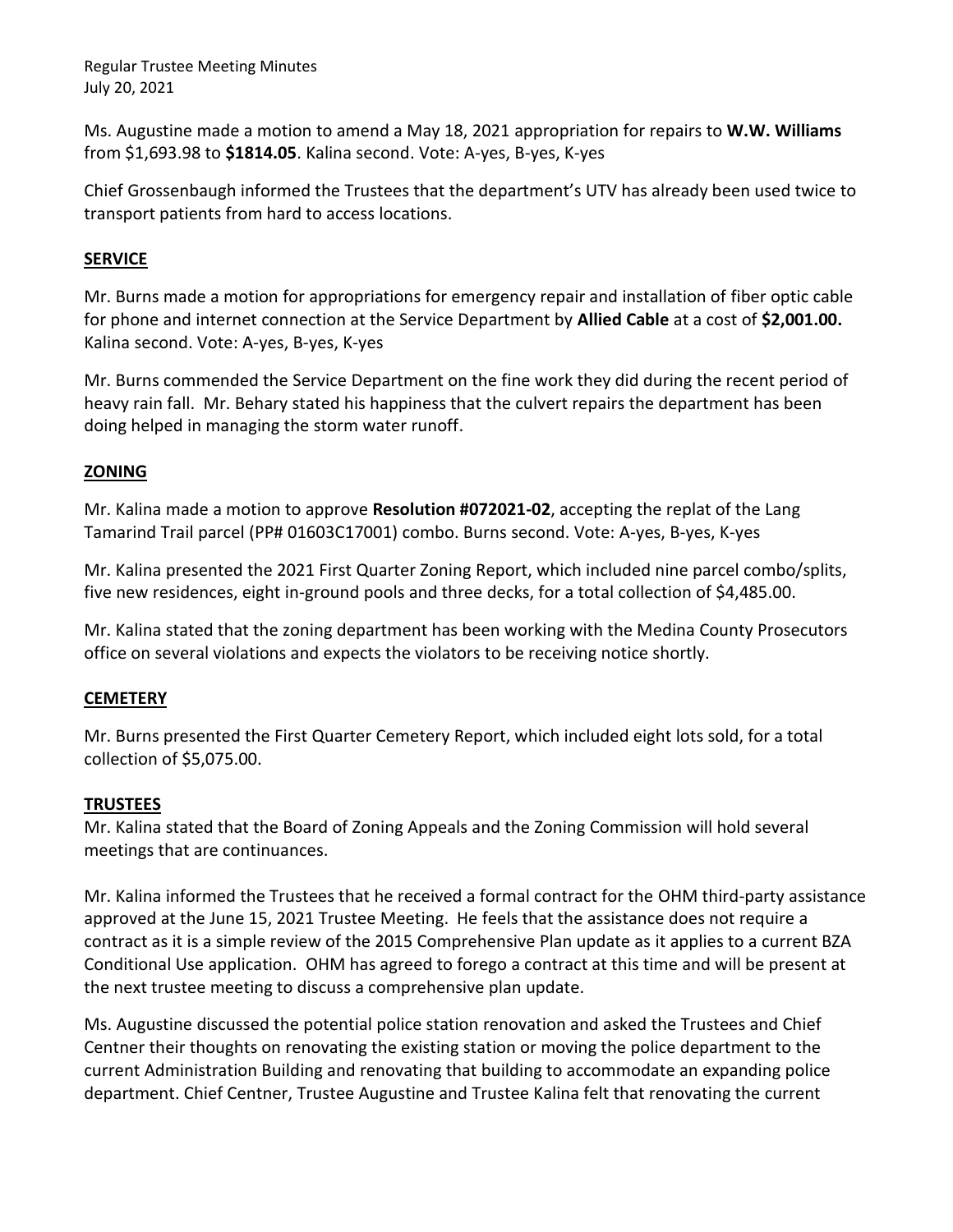Administration Building presented challenges with the grade changes between the office and bay areas of the building. Mr. Kalina added that he was concerned that the square footage gained might be minimal.

Chief Centner stated that the Administration Building presented challenges with the grade changes between the office and bay areas of the building. Mr. Kalina added that he was concerned that the square footage gained might be minimal. Mr. Kalina calculated the additional square footage gained by moving the Police Dept to the Admin Building would be substantially larger than the square footage gained in renovation of the existing Police Building. Chief Centner stated that he felt a remodel to the existing station would serve the department for 20 to 25 years, and then consideration to renovate the current Administration Building for Police use might be appropriate. Mr. Burns questioned the value of putting tax dollars towards the current building if a decision may be made to renovate the current Administration Building in the future. Burns stated that if the Admin Building won't suit the Police Department now, it won't suit the police department it 25 years. He feels tax dollars would be better spent on a plan for a remodel that would serve the police department for fifty years.

The Trustees also discussed the architect selection process. Ms. Augustine feels that due to a recent bill received from Domokur Architects that their practice of subcontracting architectural services out has resulted in the Township being billed twice for the same services; once by Domokur and again, by the subcontractor. All agreed to discuss further before making a final decision.

Ms. Augustine made a motion to adopt **Resolution #072021-03,** reimbursing for payment the amount of *\$5275.72* to **Domokur Architects** for professional services rendered by Domokur Architects for police station concept plans. Kalina second. Vote: A-yes, B-yes, K-yes

Augustine discussed "Protect Hinckley" and the ten items listed on their website that they would like the Township to implement. She went through each item and discussed those that the Township were already undertaking, such as a Comprehensive Plan update and researching a Greenspace levy. She also addressed the items that the Township is not authorized to do within the authority of the Ohio Revised Code such as limiting zoning permits and variance applications. Ms. Nikki Long, representing "Protect Hinckley" feels the Township can do more, the Trustees stressed that the Ohio Revised Code (ORC) provides for what the Trustees can do, if it is not authorized within the ORC, they cannot do it.

The Trustees thanked the Hinckley Garden Club for their recent work on the Township gardens.

Ms. Augustine made a motion to go into Executive Session at the end of the meeting to discuss police and fire department compensation. Kalina second. Vote: A-yes, B-yes, K-yes

Mr. Burns provided the Trustees with a Draft copy of the RAH Agreement following a Prosecutors Office review. Further discussion entailed liability coverage on the concession stands and new lighting. Mr. Burns will follow up with RAH to obtain clarification. Mr. Kalina inquired about insurance coverage for structures. The Trustees also discussed improvements to the fencing separating the recreation area and the industrial area to the north.

Mr. Burns tabled the Medina County Fiber Agreement to place an access node within the police building due to concerns raised during the Prosecutors Office review.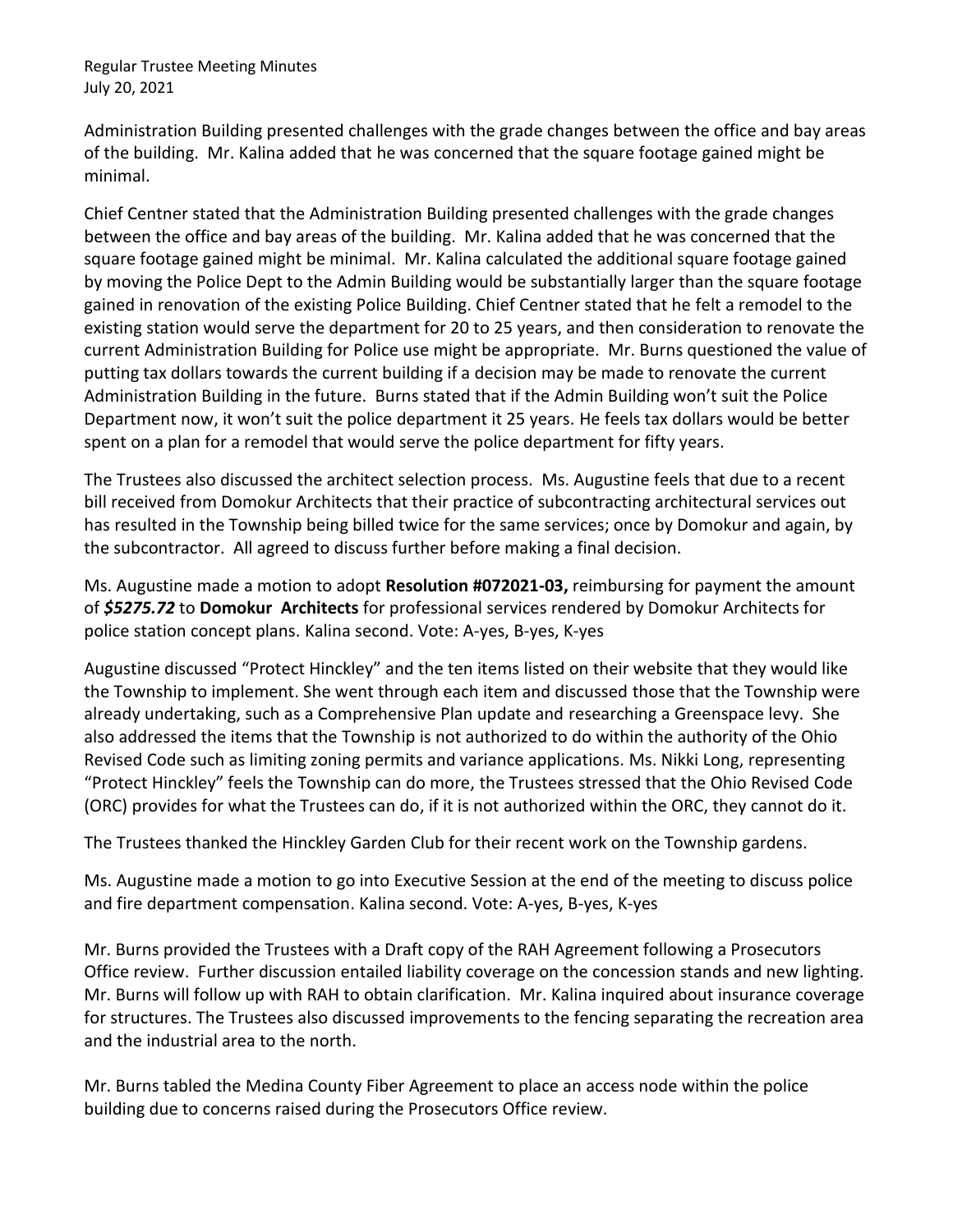Mr. Burns gave an update on the Rocky River Watershed Partnership activities and stated that citizen volunteers are needed. If interested, please reach out to Mr. Burns.

Mr. Burns gave an update to the previous land donation discussions and at this time the landowners are responsible for the next steps.

#### **FISCAL OFFICER**

Mr. Kalina made a motion to appoint Christine Medwid as a Trustee Meeting Recording Secretary on an as need basis at \$15.00/hour. Augustine second. Vote: A-yes, B-yes, K-yes

Mr. Burns made a motion to adopt **Resolution 072021-04,** as follows:

#### **ESTIMATING AGGREGATE MAXIMUM AMOUNT OF PUBLIC FUNDS**

#### **TO BE AWARDED AS ACTIVE AND INTERIM DEPOSITS**

WHEREAS, the contract(s) with this Board for deposit(s) expires(s) on the 22nd day of August, 2021

THEREFORE BE IT RESOLVED that the estimated aggregate maximum amount of public funds subject to the control of said Board be awarded within the new period of designation and be on deposit as ACTIVE deposits is TEN MILLION DOLLARS (\$10,000,000.00), and as INTERIM deposits is FOUR MILLION DOLLARS (\$4,000,000.00), that the Fiscal Officer notify banks of the passage of this Resolution and request their application to become a depository.

AND BE IT FURTHER RESOLVED, that applications will be received from eligible financial institutions at the Hinckley Township Administration Building, located at 1410 Ridge Road, Hinckley, Medina County, Ohio until 12:00 o'clock p.m E.S.T., on the 30th day of July, 2021 at which time the applications will be examined and the designation of depository shall be made for a period of five (5) years commencing on the 22 day of August, 2021.

## Augustine second. Vote: A-yes, B-yes, K-yes

The Trustees discussed applying for American Rescue Plan Act Revenue. The allowable uses are much narrower than those in the Coronavirus Relief Bill , but funds can be used on drinking water infrastructure. Mrs. Catherwood suggested that the Township apply for the funds.

Mr. Burns made a motion to adopt **Resolution #072021-05,** authorizing Martha Catherwood as the Hinckley Township Contact and Melissa Augustine as the Hinckley Township Authorized Representative for the registration process to receive American Rescue Plan Act Revenue. Kalina second. Vote: A-yes, B-yes, K-yes